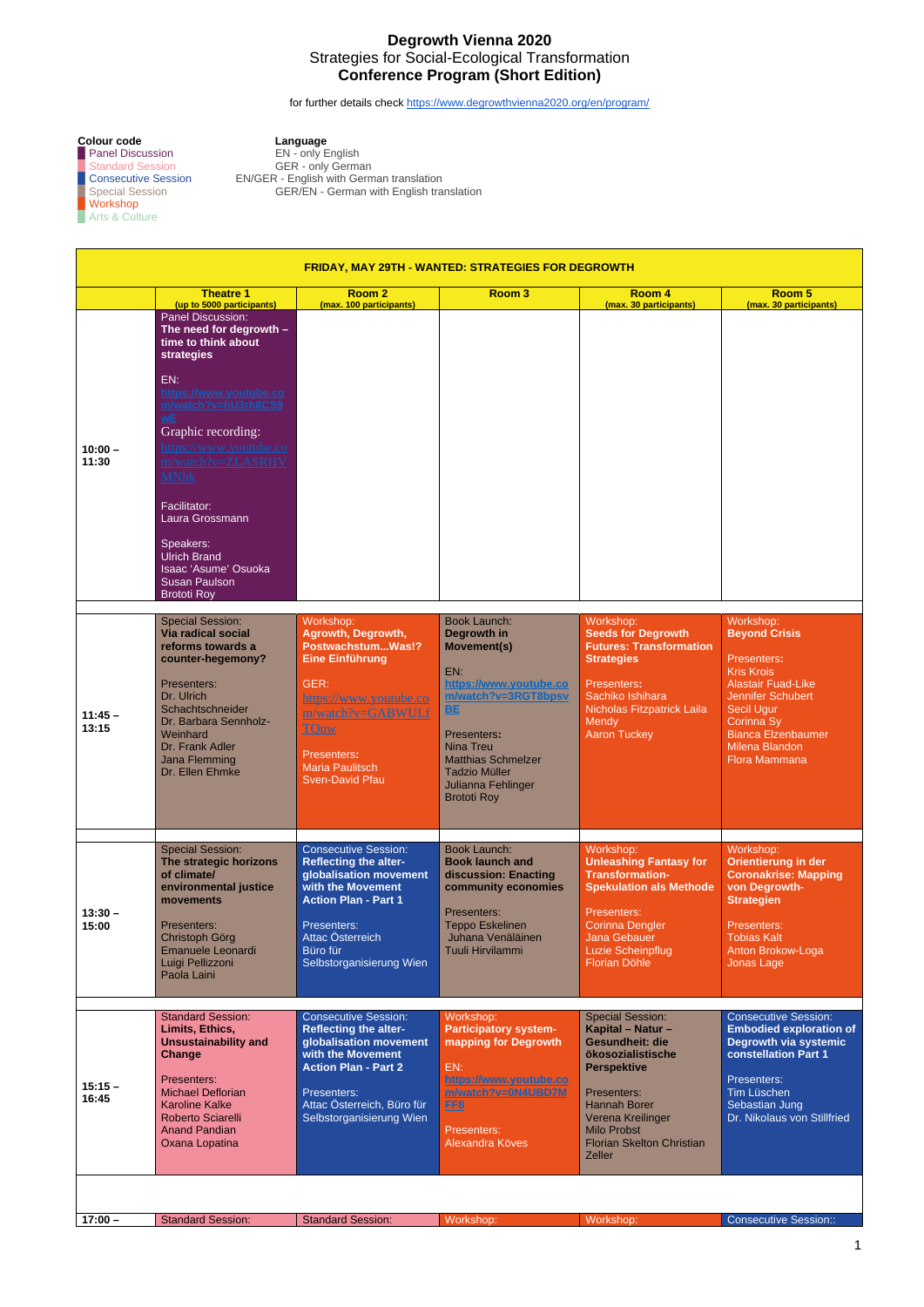| 18:30           | <b>Theories of</b>                               | <b>Theories of Degrowth</b>       | Sozial-ökologische             | <b>Online Theatre:</b>                                            | <b>Embodied exploration of</b> |
|-----------------|--------------------------------------------------|-----------------------------------|--------------------------------|-------------------------------------------------------------------|--------------------------------|
|                 | <b>Transformation</b>                            | <b>Practices</b>                  | <b>Transformation: Mit</b>     | <b>Acceleration &amp;</b>                                         | Degrowth via systemic          |
|                 |                                                  |                                   | wem - und gegen wen?           | <b>Competition - Neoliberal</b><br><b>Internalizations in our</b> | <b>constellation Part 2</b>    |
|                 | Presenters:<br><b>Max Koch</b>                   | Presenters:<br><b>Kelly Smith</b> | Presenters:                    | <b>Heads</b>                                                      | Presenters:                    |
|                 | Julia Tschersich                                 | <b>Ruth Falkenberg</b>            | <b>Melissa Buettner Dennis</b> |                                                                   | Tim Lüschen                    |
|                 | Mira Pütz                                        | <b>David Fox</b>                  | Eversberg                      | Presenters:                                                       | Sebastian Jung                 |
|                 | Andro Rilović                                    |                                   |                                | Sophie Baumgartner                                                | Dr. Nikolaus von Stillfried    |
|                 |                                                  |                                   |                                | <b>Linda Raule</b>                                                |                                |
|                 |                                                  |                                   |                                |                                                                   |                                |
|                 | Panel Discussion:                                |                                   |                                |                                                                   |                                |
|                 | <b>Understanding</b>                             |                                   |                                |                                                                   |                                |
|                 | transformations and the                          |                                   |                                |                                                                   |                                |
|                 | role of strategy                                 |                                   |                                |                                                                   |                                |
|                 | EN:                                              |                                   |                                |                                                                   |                                |
|                 | https://www.youtube.co                           |                                   |                                |                                                                   |                                |
|                 | m/watch?v=Gr2lekfX-Q0                            |                                   |                                |                                                                   |                                |
|                 | Graphic recording:                               |                                   |                                |                                                                   |                                |
| $18:45 -$       | https://www.youtube.co                           |                                   |                                |                                                                   |                                |
| 20:15           | m/watch?v=CatKplVbp                              |                                   |                                |                                                                   |                                |
|                 | $\frac{3g}{2}$                                   |                                   |                                |                                                                   |                                |
|                 | Facilitator:                                     |                                   |                                |                                                                   |                                |
|                 | Tone Smith                                       |                                   |                                |                                                                   |                                |
|                 | Speakers:                                        |                                   |                                |                                                                   |                                |
|                 | Miriam Lang                                      |                                   |                                |                                                                   |                                |
|                 | <b>Dennis Eversberg</b>                          |                                   |                                |                                                                   |                                |
|                 | Maro Pantazidou                                  |                                   |                                |                                                                   |                                |
|                 | <b>Andreas Novy</b>                              |                                   |                                |                                                                   |                                |
|                 |                                                  |                                   |                                |                                                                   |                                |
|                 | Live Streaming<br><b>Harp Music</b>              |                                   |                                |                                                                   |                                |
| $20:15 - 21:00$ |                                                  |                                   |                                |                                                                   |                                |
|                 | Suanna Scheck                                    |                                   |                                |                                                                   |                                |
|                 |                                                  |                                   |                                |                                                                   |                                |
|                 |                                                  |                                   |                                |                                                                   |                                |
|                 | Film + Discussion<br><b>Fairytales of Growth</b> |                                   |                                |                                                                   |                                |
|                 |                                                  |                                   |                                |                                                                   |                                |
|                 | Presenters:                                      |                                   |                                |                                                                   |                                |
| 21:00 - 22:30   | Pierre Smith Khanna                              |                                   |                                |                                                                   |                                |
|                 | Claudio Cattaneo<br><b>Maria Marcet</b>          |                                   |                                |                                                                   |                                |
|                 | Prof. Dr. Wendy Harcourt                         |                                   |                                |                                                                   |                                |
|                 |                                                  |                                   |                                |                                                                   |                                |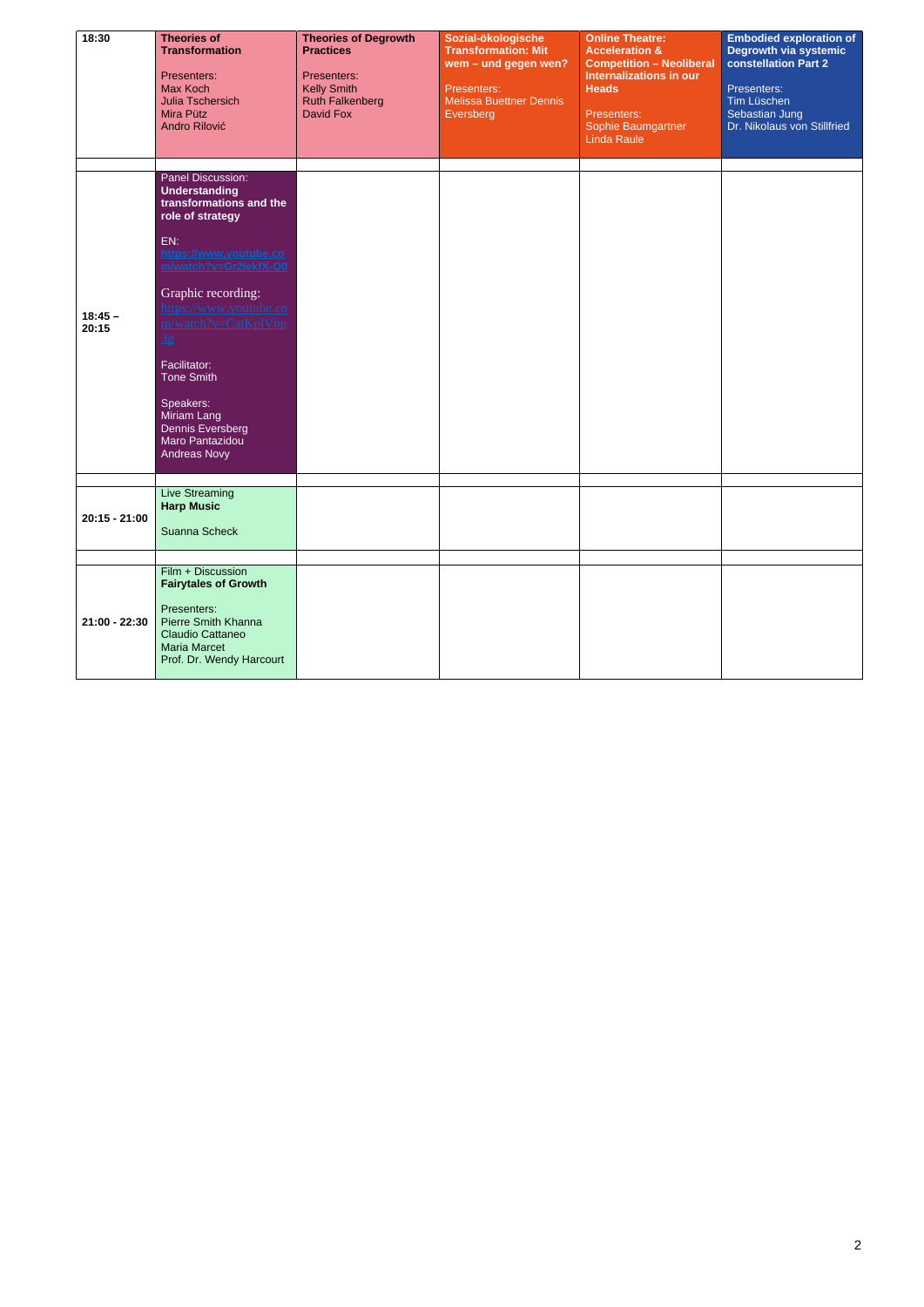|                 | SATURDAY, MAY 30TH - UNDERSTANDING TRANSFORMATIONS AND THE ROLE OF STRATEGY                                                                                                                                                                                                                                                                                                                                                                                             |                                                                                                                                                                                                                       |                                                                                                                                                                                                               |                                                                                                                                                                                                                                              |                                                                                                                                                                                                                                                                                                                            |  |
|-----------------|-------------------------------------------------------------------------------------------------------------------------------------------------------------------------------------------------------------------------------------------------------------------------------------------------------------------------------------------------------------------------------------------------------------------------------------------------------------------------|-----------------------------------------------------------------------------------------------------------------------------------------------------------------------------------------------------------------------|---------------------------------------------------------------------------------------------------------------------------------------------------------------------------------------------------------------|----------------------------------------------------------------------------------------------------------------------------------------------------------------------------------------------------------------------------------------------|----------------------------------------------------------------------------------------------------------------------------------------------------------------------------------------------------------------------------------------------------------------------------------------------------------------------------|--|
|                 | <b>Theatre 1</b><br>(up to 5000 participants)                                                                                                                                                                                                                                                                                                                                                                                                                           | Room <sub>2</sub><br>(max. 100 participants)                                                                                                                                                                          | Room <sub>3</sub>                                                                                                                                                                                             | Room 4<br>(max. 30 participants)                                                                                                                                                                                                             | Room 5<br>(max. 30 participants)                                                                                                                                                                                                                                                                                           |  |
| $10:00 - 11:30$ | Panel Discussion:<br><b>Advancing a Degrowth</b><br><b>Agenda in the Corona</b><br><b>Crisis</b><br>EN:<br>https://www.youtube.co<br>m/watch?v=r9sXjnqJo38<br>GER:<br><u>https://www.youtube.co</u><br>m/watch?v=nfTqpdBk<br><b>MVE</b><br>Graphic recording:<br>https://www.youtube.co<br>m/watch?v=gVC1Vg-<br><u>NWMI</u><br>Facilitator:<br><b>Iris Frey</b><br>Speakers:<br>Stefania Barca<br><b>Matthias Schmelzer</b><br><b>Andro Rilovic</b><br>Eeva Houtbeckers |                                                                                                                                                                                                                       |                                                                                                                                                                                                               |                                                                                                                                                                                                                                              |                                                                                                                                                                                                                                                                                                                            |  |
| $11:45 - 13:15$ | <b>Consecutive Session:</b><br><b>Degrowth and European</b><br><b>Politics 1: Panel debate</b><br>"How do we deal with<br>the European Green<br>Deal?"<br>Facilitator:<br>Riccardo Mastini<br>Speakers:<br><b>Aurore Lalucq</b><br><b>Tone Smith</b><br>Jagoda Munic<br>Pawel Wargan                                                                                                                                                                                    | <b>Standard Session:</b><br><b>Institutional Change 1</b><br>Presenters:<br>Norman Vander Putten<br>Nicola Soekoe<br>Dario Krpan<br>Nur Dhani Hendranastiti                                                           | <b>Standard Session:</b><br><b>Communicating</b><br><b>Degrowth</b><br>Presenters:<br>Dario Krpan<br>Frédéric Basso<br><b>Tom Smith</b><br>Lucía Muñoz Sueiro<br><b>Justus Baumann</b><br><b>Vegard Beyer</b> | Workshop:<br><b>Praktische</b><br><b>Umsetzungen zur</b><br>Arbeitszeitverkürzung<br>Presenters:<br><b>Hannes Vetter</b><br>Anja Janischewski                                                                                                | <b>Special Session</b><br>Journalism in Crisis -<br>Expert: innengespräch<br>am Mittagstisch<br>Presenter:s<br>Kristin Langen<br>Leonie Sontheimer<br><b>Katharina Mau</b><br><b>Felix Wilmsen</b><br>Lukas Dörrie<br><b>Theresa Leisgang Gustav</b><br><b>Theile</b><br><b>Hendrik Theine</b>                             |  |
| $13:30 - 15:00$ | Panel Discussion:<br><b>Strategic Approaches:</b><br>an Overview<br>EN:<br>https://www.youtube.co<br>m/watch?v=t-<br>A148sFE8M&t=197s<br>Facilitator:<br>Nathan Barlow<br>Speakers:<br>Katya Chertkovskaya<br><b>Panos Petridis</b><br>Nilda Inkermann                                                                                                                                                                                                                  | <b>Standard Session:</b><br><b>Co-operatives, Work and</b><br><b>Degrowth</b><br>Presenters:<br>Jéssica Chainho Pereira<br>Patrik Gažo<br><b>Philipp Chmel</b><br><b>Dirk Raith</b>                                   | <b>Consecutive Session:</b><br><b>Degrowth and European</b><br>Politics 2: "How do we<br>deal with the European<br><b>Green Deal?"</b><br>Presenters:<br><b>Meadhbh Bolger</b><br><b>Katharina Wiese</b>      | Workshop:<br><b>Degrowth Communism:</b><br><b>Toward a Convergence</b><br>of Strategies<br>Presenters:<br><b>Bue Rübner Hansen</b><br>Emmanuele Leonardi Kai<br><b>Bosworth</b><br><b>Jesse Goldstein Tomislav</b><br><b>Medak</b>           | Workshop:<br><b>Moving through</b><br>emotionalities of crises:<br>a moving exploration<br>Presenters:<br>Judith Ezra Mühlbacher<br><b>Steph Braun</b>                                                                                                                                                                     |  |
| $15:15 - 16:45$ | Panel Discussion:<br><b>Past and current</b><br>environmental<br>movements in Austria:<br>what we can learn for<br>the transformation<br>GER:<br>https://www.youtube.co<br>m/watch?v=lMzFEMGq<br><u>fCQ</u><br>Facilitator:<br>Christoph Ambach<br>Speakers:<br>Jutta Matysek<br>Lisa Kiesenhofer<br>Margaret Haderer                                                                                                                                                   | <b>Standard Session:</b><br><b>Institutional Change 2</b><br>Presenters:<br><b>Jonathan Barth</b><br><b>Jakob Hafele</b><br>Raphael Kaufmann<br><b>Tabea Waltenberg</b><br>Gabriella Gyori<br><b>Riccardo Mastini</b> | <b>Special Session:</b><br>The state $-$ a missing<br>link within Degrowth<br>strategies<br>Presenters:<br>Christoph Görg<br>Max Koch<br>Miriam Lang<br><b>Soumitra Ghos</b>                                  | Workshop:<br><b>The Precautionary Post-</b><br><b>Growth Approach: A</b><br>response to the crises?<br>Presenters:<br>David Hofmann<br><b>Ulrich Petschow Bettina</b><br><b>Bahn-Walkowiak</b><br>Nils aus dem Moore<br><b>Steffen Lange</b> | Workshop:<br><b>Knowledge production</b><br>for degrowth<br>EN:<br>https://www.youtube.co<br>m/watch?v=Rnirb3iMZt4<br>Presenters:<br><b>Camille Besombes Maura</b><br>Benegiamo Fabrice Flipo<br><b>Madina Querre</b><br><b>François Briens</b><br>Paul Lacoste<br><b>Simon Grudet</b><br>Aude Lapprand<br>Maëlle Frétigné |  |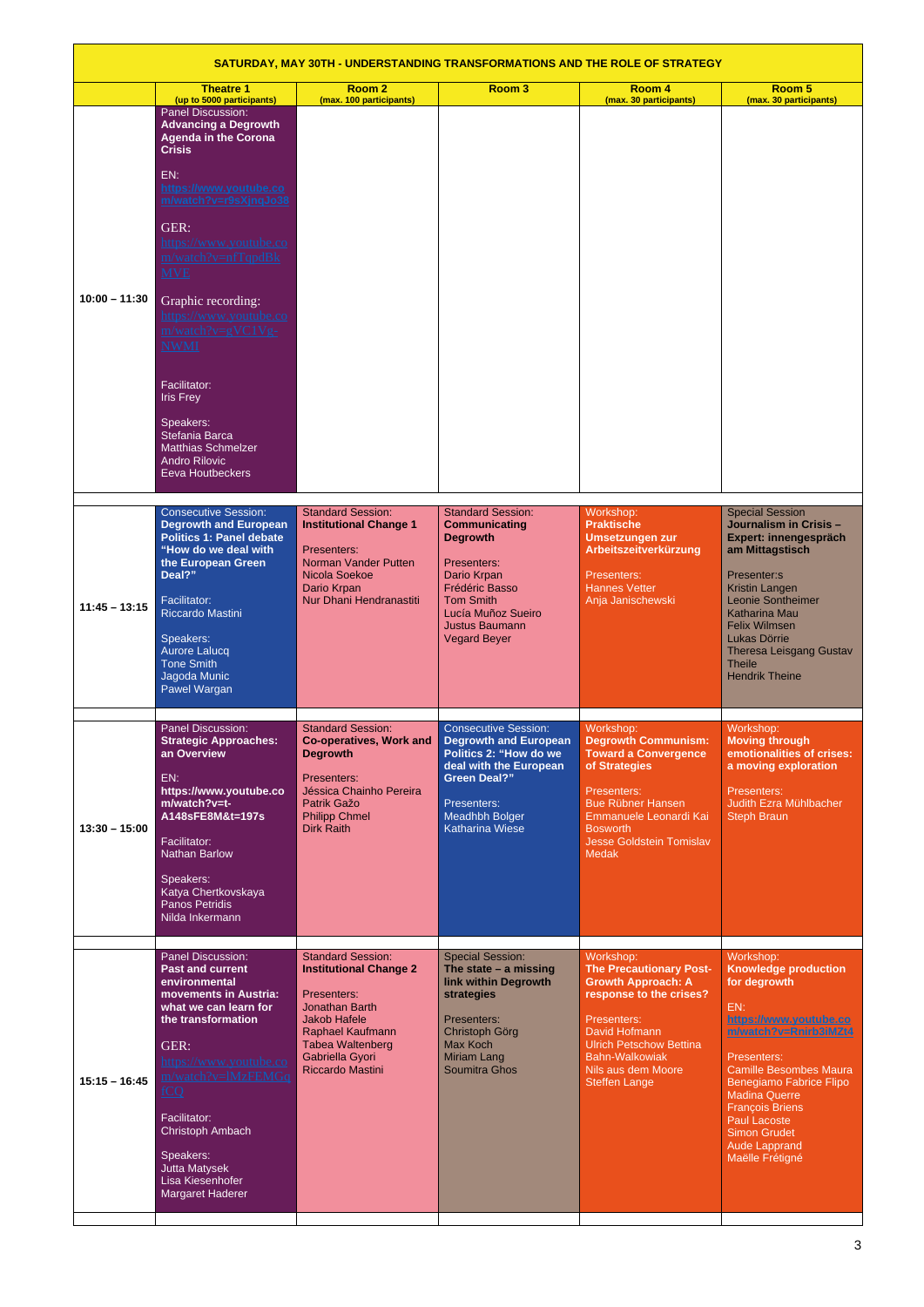4

| $17:00 - 18:30$ | <b>Panel Discussion:</b><br>The historic role of trade<br>unions<br>GER:<br>https://www.youtube.co<br>m/watch?v=XLUOoXoYu<br>8 <sub>1</sub><br>Facilitator:<br>Heinz Högelsberger<br>Speakers:<br>Florian Wenninger<br>Nora Räthzel<br><b>Julia Eder</b><br><b>Ulrich Brand</b> | <b>Standard Session:</b><br>Regional<br><b>Transformations</b><br>Presenters:<br><b>Timmo Krueger</b><br>Norie Tamura<br><b>Hein Mallee</b><br>Živa Kavka Gobbo                          | Workshop:<br><b>Effective Strategies</b><br>towards the Good Life<br>for All within planetary<br>boundaries<br>Presenters:<br><b>Andreas Novy</b><br><b>Dirk Holemans</b>         | <b>Consecutive Session:</b><br>The fallacy of economic<br>growth in climate<br>science & policy Part 1<br>Presenters:<br>Linda Schneider<br>Kai Kunhenn | Workshop:<br>Civil disobedience as a<br>strategy for degrowth<br>EN:<br>https://www.youtube.co<br>m/watch?v=ETiDHmucfu<br>$\mathbf{g}$<br>Presenters:<br><b>Sara Fromm</b><br>Simon Schöning |
|-----------------|---------------------------------------------------------------------------------------------------------------------------------------------------------------------------------------------------------------------------------------------------------------------------------|------------------------------------------------------------------------------------------------------------------------------------------------------------------------------------------|-----------------------------------------------------------------------------------------------------------------------------------------------------------------------------------|---------------------------------------------------------------------------------------------------------------------------------------------------------|----------------------------------------------------------------------------------------------------------------------------------------------------------------------------------------------|
| $18:45 - 20:15$ | <b>Standard Session:</b><br><b>Transformation, Design</b><br>and Utopias<br>Presenters:<br><b>Bernd Sommer</b><br><b>Antonia Ney</b><br>Joy-Fabienne Lösel                                                                                                                      | Workshop:<br><b>Bringing Degrowth into</b><br><b>Politics, before and after</b><br>Covid-19<br>Presenters:<br><b>Tone Smith</b><br><b>Vincent Liegey</b>                                 | <b>Special Session:</b><br><b>Bursting Platform</b><br>Presenters:<br>Maša Hawlina<br>Asja Hrvatin<br>Nicoleta Nour<br><b>Sara Pistotnik</b><br>Lana Zdravković<br>Ajda Pistotnik | <b>Consecutive Session:</b><br>The fallacy of economic<br>growth in climate<br>science & policy Part 2<br>Presenters:<br>Linda Schneider<br>Kai Kunhenn | Workshop:<br><b>Transformatives</b><br><b>Engagement - was</b><br>braucht es dafür?<br>Presenters:<br>Katharina Hagenhofer                                                                   |
| $20:15 - 21:00$ | <b>Live Streaming</b><br><b>Guitar Music</b><br><b>Vian Oussi</b>                                                                                                                                                                                                               |                                                                                                                                                                                          |                                                                                                                                                                                   |                                                                                                                                                         |                                                                                                                                                                                              |
| 21:00 - 22:30   | Film + Discussion<br>Oro blanco<br>Presenter:<br>Gisela Carbajal Rodríquez<br><b>EN</b>                                                                                                                                                                                         | Film + Discussion<br><b>Feeding our degrowth</b><br>imaginary #1: Twin Oaks<br>Presenter:<br>Lucía Muñoz Sueiro<br>Facilitator:<br>Alejandra Barrera<br><b>Florencia Schaeffer</b><br>EN |                                                                                                                                                                                   |                                                                                                                                                         |                                                                                                                                                                                              |
| 22:30 - 00:00   | DJ SET<br><b>Stanley Messer</b><br>(Struboskop)                                                                                                                                                                                                                                 |                                                                                                                                                                                          |                                                                                                                                                                                   |                                                                                                                                                         |                                                                                                                                                                                              |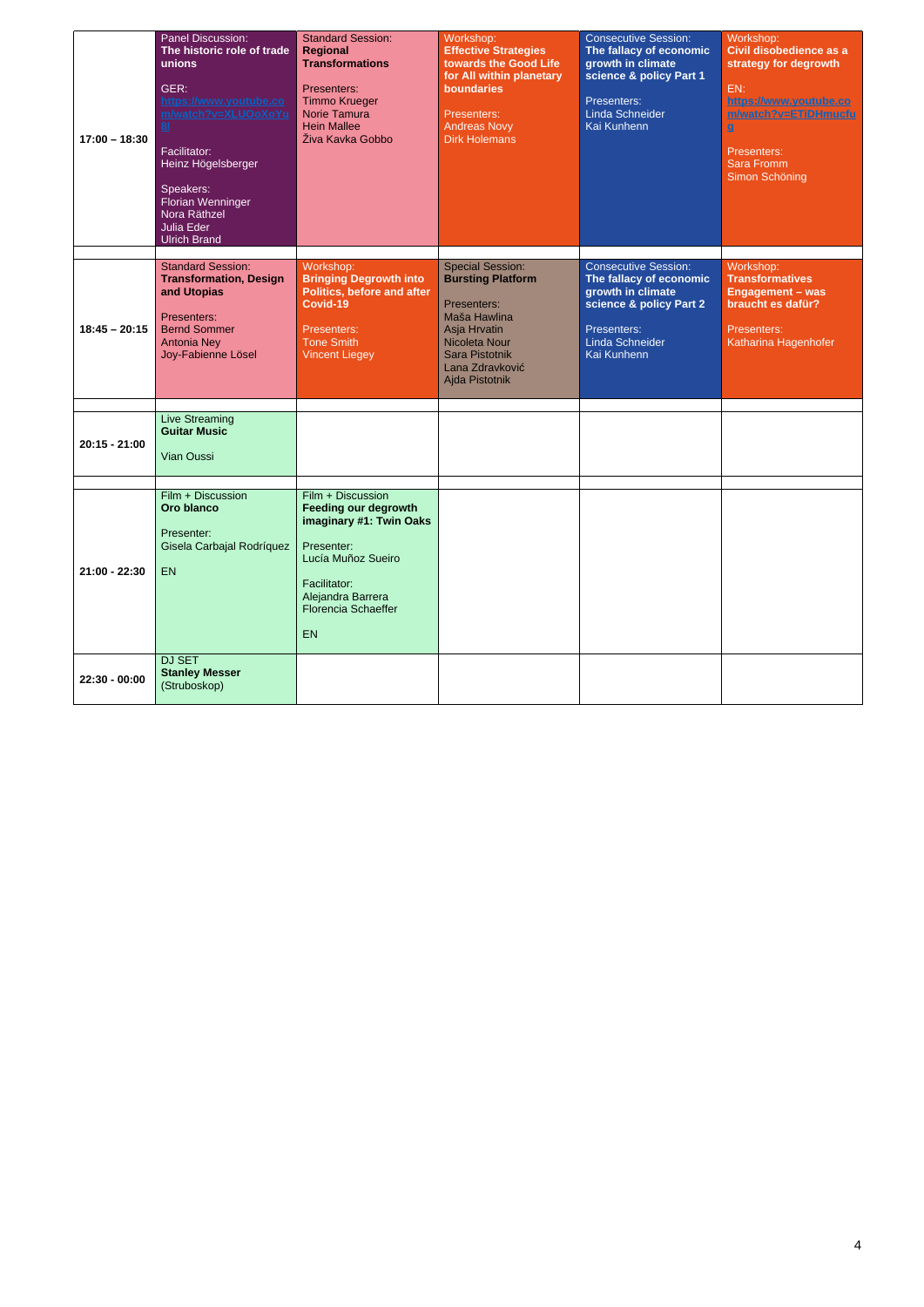|                 | <b>SUNDAY, MAY 31ST - SHAPING COLLABORATIVE STRATEGIES</b>                                                                                                                                                                                                                                                                                                                                                             |                                                                                                                                                                                                                                         |                                                                                                                                                                                                                                                                                               |                                                                                                                                                                                                                                                                                                                         |                                                                                                                                                                                                                                                                                            |  |  |
|-----------------|------------------------------------------------------------------------------------------------------------------------------------------------------------------------------------------------------------------------------------------------------------------------------------------------------------------------------------------------------------------------------------------------------------------------|-----------------------------------------------------------------------------------------------------------------------------------------------------------------------------------------------------------------------------------------|-----------------------------------------------------------------------------------------------------------------------------------------------------------------------------------------------------------------------------------------------------------------------------------------------|-------------------------------------------------------------------------------------------------------------------------------------------------------------------------------------------------------------------------------------------------------------------------------------------------------------------------|--------------------------------------------------------------------------------------------------------------------------------------------------------------------------------------------------------------------------------------------------------------------------------------------|--|--|
|                 | <b>Theatre 1</b><br>(up to 5000 participants)                                                                                                                                                                                                                                                                                                                                                                          | Room <sub>2</sub><br>(max. 100 participants)                                                                                                                                                                                            | Room <sub>3</sub>                                                                                                                                                                                                                                                                             | Room 4<br>(max. 30 participants)                                                                                                                                                                                                                                                                                        | Room <sub>5</sub><br>(max. 30 participants)                                                                                                                                                                                                                                                |  |  |
| $10:00 - 11:30$ | <b>Panel Discussion:</b><br><b>Degrowing the food</b><br>sector: How to build<br>democratic food policies<br>EN:<br>https://www.youtube.co<br>m/watch?v=qMKQ3poZs<br>E4<br>GER:<br><u>https://www.youtube.co</u><br>m/watch?v=lM4YmW0<br><b>Bg40</b><br>Facilitator:<br>Julianna Fehlinger<br>Speakers:<br><b>Olivier De Schutter</b><br><b>Genevieve Savigny</b><br><b>Armin Bernhard</b><br><b>Line Rise Nielsen</b> | <b>Standard Session:</b><br><b>Community, Housing,</b><br>Care<br>Presenters:<br><b>Carlos Ruiz-Alejos</b><br><b>Vincent Prats</b><br>Larissa Lai<br>Saskia Hebert<br>Mateus Lira M Machado                                             | <b>Special Session:</b><br><b>Territories, Resources</b><br>and Care Work Feminist<br><b>Perspectives on</b><br><b>Transformation</b><br>Presenters:<br><b>Christa Wichterich</b><br>Samantha Hargreaves<br>Camila Nobrega<br><b>Wendy Harcourt</b><br>Anna Katharina Voss<br>Rosa de Nooijer | Workshop:<br>Solidarische Ökonomie,<br><b>Wirtschaftsdemokratie</b><br>und Postwachstum<br>Presenters:<br><b>Andreas Exner</b><br>Andrea Jany<br><b>Markus Blümel</b>                                                                                                                                                   | <b>Consecutive Session:</b><br><b>Mobilty for all: working</b><br>on strategies for social-<br>ecological<br>transformation of urban<br>mobility - Part 1<br>Presenters:<br><b>Katharina Keil</b><br><b>Matthieu Floret</b><br><b>Thomas Eberhardt-</b><br>Köstinger<br><b>Sarah Nowak</b> |  |  |
| $11:45 - 13:15$ | <b>Special Session:</b><br><b>Towards a City of</b><br><b>Solidary Degrowth</b><br>GER:<br>https://www.youtube.co<br>m/watch?v=LZwmNHNnz<br>$\underline{\mathbf{S}}\underline{\mathbf{0}}$<br>Presenters:<br>Anton Brokow-Loga<br><b>Frank Eckhardt</b><br>Evelyn Markoni<br><b>Kris Krois</b><br>Timmo Krüger<br><b>Viola Schulze Dieckhoff</b><br><b>Christian Lamker</b>                                            | Workshop:<br><b>Possibilities of</b><br>Degrowth for the<br><b>Electronics Industry</b><br>GER:<br>https://www.youtube.co<br>m/watch?v=qgeV44VpK<br>$\overline{DQ}$<br>Presenters:<br><b>Matthias Haberl</b><br><b>Isabella Szukits</b> | Workshop:<br><b>Demonetisation -</b><br><b>Developing a society</b><br>beyond money<br>Presenters:<br><b>Vanessa Rainer</b><br>Maria Kravanja<br>Sascha Jabali<br><b>Gerald Dobernig</b><br><b>Julia Hueter</b>                                                                               | <b>Consecutive Session:</b><br><b>Degrowing the food</b><br>sector: how to build<br>democratic food<br>policies - Part 1<br>Presenters:<br>Julianna Fehlinger<br><b>Daniel Gusenbauer</b><br>Elli Jost<br><b>Christina Plank</b><br><b>Maria Legner</b><br>Lisa Francesca Rail Carlo<br>Scheuermann<br>Logan Strenchock | <b>Consecutive Session:</b><br><b>Mobilty for all: working</b><br>on strategies for social-<br>ecological<br>transformation of urban<br>mobility - Part 2<br>Presenters:<br><b>Katharina Keil</b><br><b>Matthieu Floret</b><br><b>Thomas Eberhardt-</b><br>Köstinger<br><b>Sarah Nowak</b> |  |  |
| $13:30 - 15:00$ | <b>Standard Session:</b><br><b>Work</b><br>Speakers:<br><b>Tim Parrique</b><br><b>Irina Velicu</b><br><b>Gabriel Trettel Silva</b><br>Andre Cieplinski                                                                                                                                                                                                                                                                 | Workshop:<br><b>BGE und</b><br><b>Wachstumskritik</b><br>Presenters:<br>Dagmar Paternoga                                                                                                                                                | <b>Consecutive Session:</b><br><b>Strategies for Feminist</b><br><b>Social Ecological</b><br><b>Transformations - Part 1</b><br>Presenters:<br><b>Corinna Dengler</b><br><b>Anna Saave</b><br><b>Eeva Houtbeckers</b>                                                                         | <b>Consecutive Session:</b><br><b>Degrowing the food</b><br>sector: how to build<br>democratic food<br>policies - Part 2<br>Presenters:<br>Julianna Fehlinger<br><b>Daniel Gusenbauer</b><br>Elli Jost<br><b>Christina Plank</b><br>Maria Legner<br>Lisa Francesca Rail Carlo<br>Scheuermann<br>Logan Strenchock        | Workshop:<br><b>Multiple challenges of</b><br>ensuring justice in<br>energy transitions and<br>practices<br>Presenters:<br><b>Edina Vadovics</b><br><b>Richard Filcak</b><br>Lidija Zivcic                                                                                                 |  |  |
| $15:15 - 16:45$ | <b>Standard Session:</b><br>Mobilität,<br>Transformationsdesign<br>und imperiale<br>Lebensweise<br>Presenters:<br>Andrea Marjanovic<br>Jana Hafner<br>Walentina Pfug-Hofmayr<br><b>Josef Mühlbauer</b><br>Nora Krenmayr<br>Valentin Sagvosdkin<br><b>Helena Trenks</b><br>Sarah Meyer-Soylu<br><b>Richard Beecroft</b><br><b>Oliver Parodi</b><br><b>Annika Fricke</b><br><b>Andreas Seebacher</b>                     | Workshop:<br>Kämpfe der Migration<br>und degrowth. Aktuelle<br><b>Strategien</b><br>Presenters:<br>Stephan Liebscher<br><b>Charlotte Räuchle</b><br><b>Alexander Behr</b>                                                               | <b>Consecutive Session:</b><br><b>Strategies for Feminist</b><br><b>Social Ecological</b><br><b>Transformations - Part 2</b><br>Presenters:<br><b>Bernhard Leubolt</b><br>Mike Korsonewski Anna-<br>Laura Schreilechner                                                                       | Workshop:<br><b>Behaviour change and</b><br>system change in the<br>housing sector<br>EN:<br>https://www.youtube.co<br>m/watch?v=hHezfxk449<br>E<br>Presenters:<br>Kristina Eisfeld Michael<br>Friesenecker Veronika<br>Kulmer Elisabetta Mocca<br><b>Sebastian Seebauer</b>                                            | Workshop:<br><b>Research on Degrowth</b><br>& Technology: Where to<br>go next in the Post-<br><b>Corona period?</b><br>Presenters:<br>Christian Kerschner Linda<br><b>Nierling</b><br><b>Andrea Vetter</b><br>Pasi Heikkurinen<br><b>Melf-Hinrich Ehlers</b><br><b>EN</b>                  |  |  |
| $17:00 - 18:30$ | <b>Special Session:</b><br><b>Viennese emigrants on</b><br>their search for<br>alternatives: Degrowth<br>thinkers Ivan Illich and<br><b>André Gorz</b><br>GER:                                                                                                                                                                                                                                                         |                                                                                                                                                                                                                                         | Workshop:<br>FairNaWi - ein<br><b>Degrowth-Konzept und</b><br>seine Umsetzung<br>Presenters:<br><b>Carmen Frank</b><br><b>Harald Orthaber</b><br><b>Harald Kaiser</b><br><b>Gerhard Frank</b>                                                                                                 | Workshop:<br><b>Restructuring the</b><br><b>Third/Corporate Food</b><br><b>Regime: How Farmers</b><br>and the Public are<br><b>Transforming Food and</b><br><b>Agriculture for the</b><br><b>Future - Post-Covid-19</b><br>Presenters:                                                                                  | Workshop:<br><b>Well-Use of Values. A</b><br>game for eco-social<br><b>initiatives</b><br>Presenters:<br><b>Kris Krois</b><br><b>Jennifer Schubert</b><br>Noémi Zajzon<br>Sandra Antelmann                                                                                                 |  |  |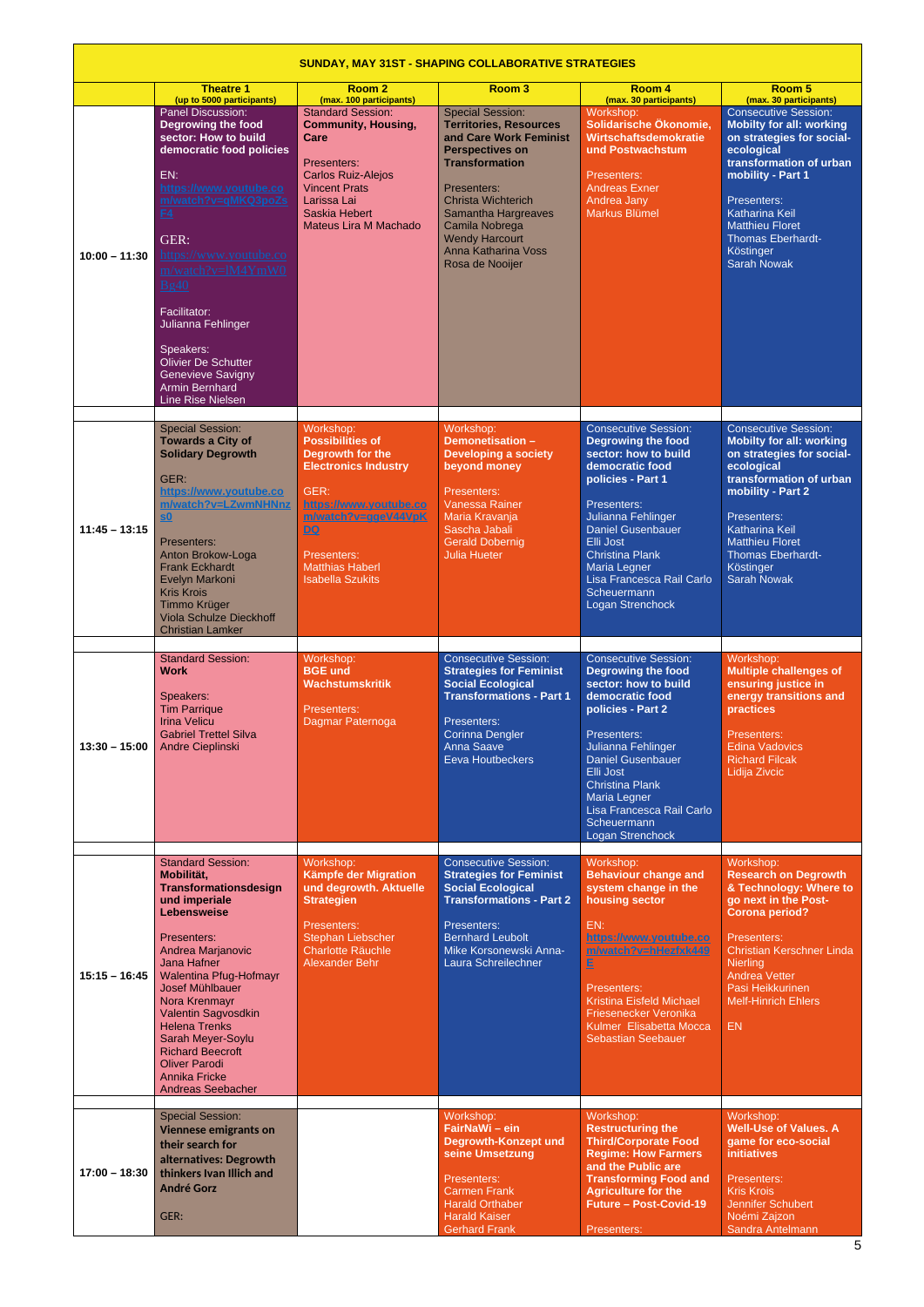|                 | https://www.youtube.co<br>m/watch?v=NakvCjiVcKI<br>Presenters:<br>Alejandra Barrera<br>Maja Hoffmann<br>Nina Pohler<br><b>Franz Schandl</b><br>Silja Samerski                                            |                                                                                                    | <b>Alexandra Reis</b> | Susan Andreatta Christina<br><b>Plank</b><br><b>Robert Hafner</b><br><b>Lilian Pungas</b><br><b>Mladen Domazet</b><br><b>Branko Ancic</b> |  |
|-----------------|----------------------------------------------------------------------------------------------------------------------------------------------------------------------------------------------------------|----------------------------------------------------------------------------------------------------|-----------------------|-------------------------------------------------------------------------------------------------------------------------------------------|--|
|                 | Panel Discussion:<br><b>Strategies for global</b><br>solidarity in the face of<br>multiple crisis<br>EN:<br>https://www.youtube.co<br>m/watch?v=1Q905v7l81<br>M                                          |                                                                                                    |                       |                                                                                                                                           |  |
| $18:45 - 20:15$ | Graphic recording:<br>https://www.youtube.co<br>m/watch?v=wTBqoLfO<br>$\overline{u}$ D <sub>0</sub><br>Facilitator:<br><b>Antje Daniel</b><br>Speakers:<br>Imeh Ituen<br>Mágara Millán<br>Alexander Behr |                                                                                                    |                       |                                                                                                                                           |  |
| $20:15 - 21:00$ | Godwin Uyi Ojo<br><b>Live Streaming</b><br><b>Guitar: Yiddish Music</b><br><b>Isabel Frey</b>                                                                                                            |                                                                                                    |                       |                                                                                                                                           |  |
| 21:00 - 22:30   | Film + Discussion<br>Fuera Porta, un grito de<br>lucha<br>Presenter:<br><b>Florenica Reynos</b><br><b>EN/SPANISH</b>                                                                                     | Theater<br>Role play<br>Presenter:<br><b>Francois Schneider</b><br>-pre-registration needed-<br>EN |                       |                                                                                                                                           |  |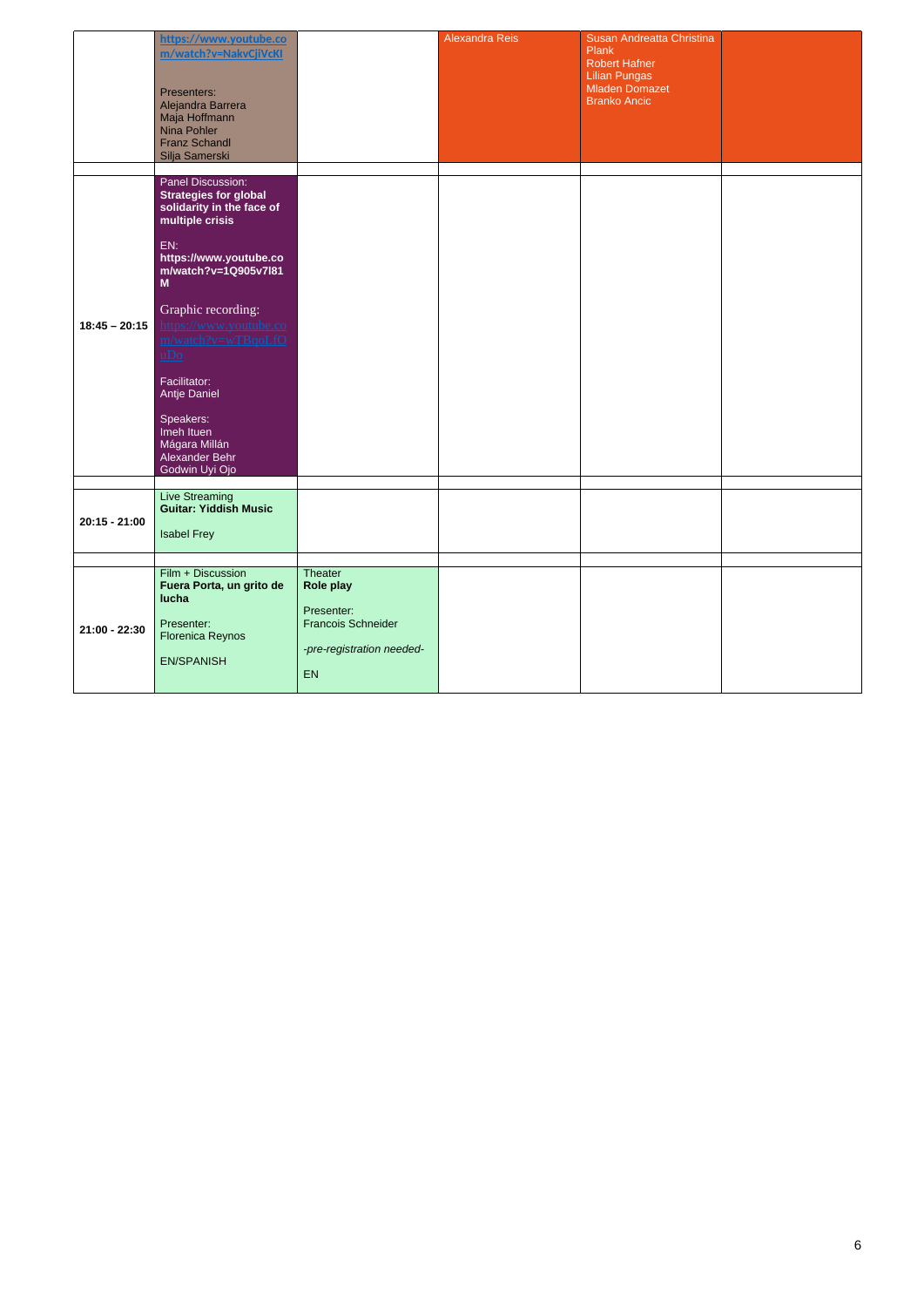|                 | <b>MONDAY, JUNE 1ST - SHAPING COLLABORATIVE STRATEGIES &amp; LOOKING FORWARD</b>                                                                                                                                                                                                                                                                                                                                                                 |                                                                                                                                                                           |                                                                                                                                                                                        |                                                                                                                                                                                                                                                                              |                                                                                                                                                                                                                                                                                             |  |  |
|-----------------|--------------------------------------------------------------------------------------------------------------------------------------------------------------------------------------------------------------------------------------------------------------------------------------------------------------------------------------------------------------------------------------------------------------------------------------------------|---------------------------------------------------------------------------------------------------------------------------------------------------------------------------|----------------------------------------------------------------------------------------------------------------------------------------------------------------------------------------|------------------------------------------------------------------------------------------------------------------------------------------------------------------------------------------------------------------------------------------------------------------------------|---------------------------------------------------------------------------------------------------------------------------------------------------------------------------------------------------------------------------------------------------------------------------------------------|--|--|
|                 | <b>Theatre 1</b><br>(up to 5000 participants)                                                                                                                                                                                                                                                                                                                                                                                                    | Room <sub>2</sub><br>(max. 100 participants)                                                                                                                              | Room <sub>3</sub>                                                                                                                                                                      | Room 4<br>(max. 30 participants)                                                                                                                                                                                                                                             | Room 5<br>(max. 30 participants)                                                                                                                                                                                                                                                            |  |  |
| $10:00 - 11:30$ | <b>Panel Discussion:</b><br><b>Good Housing for All-</b><br><b>Strategies for Social</b><br><b>Ecological</b><br><b>Transformations of the</b><br><b>Housing Sector</b><br>EN:<br><u>https://www.youtube.co</u><br>m/watch?v=1YM43n9A<br>LSI&t=1803s<br>GER:<br>https://www.youtube.co<br>m/watch?v=q5qSGGH<br>$mfYk&t=214s$<br>Facilitator:<br>Verena Wolf<br>Speakers:<br><b>Gabu Heindl</b><br>Anton Brokow-Loga<br><b>Francois Schneider</b> | <b>Standard Session:</b><br><b>Practicing Degrowth</b><br>Presenters:<br><b>Damaris Castro</b><br><b>Johannes Brossmann</b><br><b>Tobias Froese</b><br><b>Gibran Vita</b> |                                                                                                                                                                                        | Workshop:<br><b>Shaping Vienna's food</b><br><b>System</b><br>Presenters:<br><b>Isabella Gusenbauer</b><br><b>Charlotte Kottusch</b>                                                                                                                                         | Workshop:<br>Der K(r)ampf um<br>gemeinwohlorientiertes<br><b>Geld</b><br>Presenters:<br><b>Enrico Schicketanz</b>                                                                                                                                                                           |  |  |
| $11:45 - 13:15$ | Workshop:<br><b>Between conversion</b><br>and automobile<br>consensus. Results of a<br>transdisciplinary<br>research project on the<br>role of employees in the<br>transformation of<br><b>Austrian automotive</b><br>industry.<br>EN:<br>https://www.youtube.co<br>m/watch?v=A1Qvz7Lpdr<br>8&t=6s<br>Presenters:<br><b>Melanie Pichler</b><br><b>Markus Wissen</b><br>Nora Krenmayr                                                             | <b>Standard Session:</b><br>Agriculture, Gardens,<br><b>Commoning</b><br>Presenters:<br>Sachiko Ishihara<br>Orsolya Lazanyi<br>Elisa Schramm<br><b>Daniel Gusenbauer</b>  | Workshop:<br><b>Solidarity Economy,</b><br><b>Economic Democracy</b><br>and Degrowth<br>Presenter:s<br><b>Drazen Simlesa</b><br>Anna Vobruba<br><b>Andrea*s Exner</b><br>Markus Blümel | <b>Consecutive Session:</b><br><b>Degrowth's digital</b><br>presence - moving<br>forward - Part 1<br>Presenters:<br><b>Andro Rilović</b><br>Constanza Hepp<br>Herbert Joëlle Saey-<br><b>Volckrick</b><br><b>Nick Andrian</b>                                                | Workshop:<br>"GENerative<br><b>Communities" - Global</b><br><b>Ecovillage Network</b><br>values<br>Presenters:<br><b>Peter Gringinger</b><br><b>Orsolya Lelkes</b>                                                                                                                          |  |  |
| $13:30 - 15:00$ | <b>Special Session:</b><br><b>Book presentation:</b><br>"Cities of Dignity" and<br>"Towards a Political<br><b>Economy of Degrowth"</b><br>EN:<br>https://www.youtube.co<br>m/watch?v=GZVsb3C2p<br>kE<br>Presenters:<br>Stefania Barca<br><b>Mabrouka Mbarek</b><br>Max Koch<br>Emanuele Leonardi<br><b>Giorgos Velegrakis</b>                                                                                                                    | Workshop:<br><b>Community Cargobike</b><br><b>Sharing: Cargobikes as</b><br>convivial commons<br><b>infrastructure</b><br>Presenters:<br>Logan Strenchock                 | Workshop:<br>Let's Talk: Debt meets<br><b>Degrowth</b><br>Presenters:<br><b>Tilman Hartley</b><br><b>Mark Perera</b><br>Ajda Pistotnik<br>tba (Positive Money)                         | <b>Consecutive Session:</b><br><b>Degrowth's digital</b><br>presence - moving<br>forward - Part 2<br>Presenters:<br>Andro Rilović<br>Constanza Hepp<br>Herbert Joëlle Saey-<br><b>Volckrick</b><br><b>Nick Andrian</b>                                                       | Workshop:<br><b>Degrowth of Aviation -</b><br><b>Staying Grounded in a</b><br><b>Just Way</b><br>Presenters:<br><b>Manuel Grebenjak</b><br>Magdalena Heuwieser                                                                                                                              |  |  |
| $15:15 - 16:45$ | Panel Discussion:<br><b>Strategies for the</b><br><b>Transformation of Work</b><br>- Degrowth<br>perspectives<br>EN:<br>https://www.youtube.co<br>m/watch?v=OSI4FNLk 3<br>$c&t=2122s$<br>GER:<br><u> https://www.youtube.co</u><br>$m/watch?v=$ -<br>2D7rrvE6ec<br>Facilitator:<br><b>Melanie Pichler</b><br>Speakers:<br><b>Juliet Schor</b><br><b>Will Stronge</b>                                                                             |                                                                                                                                                                           | Workshop:<br><b>Degrowth und die Kritik</b><br>am Zins und Geldsystem<br>Presenters:<br><b>Stephan Lindner</b>                                                                         | <b>Consecutive Session:</b><br><b>Strategies for Degrowth</b><br><b>Housing Part 1</b><br>Presenters:<br><b>Gudrun Pollak</b><br>Constance Weiser<br><b>Florian Humer</b><br>Anton Brokow-Loga<br><b>Francois Schneider</b><br><b>Hannah Mueller</b><br>Lisette von Maltzahn | <b>Consecutive Session:</b><br><b>Monetary and financial</b><br>systems for a degrowth<br>society - Part 1<br>Presenters:<br>Ernest Aigner<br><b>David Barmes</b><br>Christina Buczko<br><b>Alfred Eibl</b><br><b>Louison Cahen-Fourot</b><br>Anne Löscher<br><b>Colleen Schneider</b><br>7 |  |  |